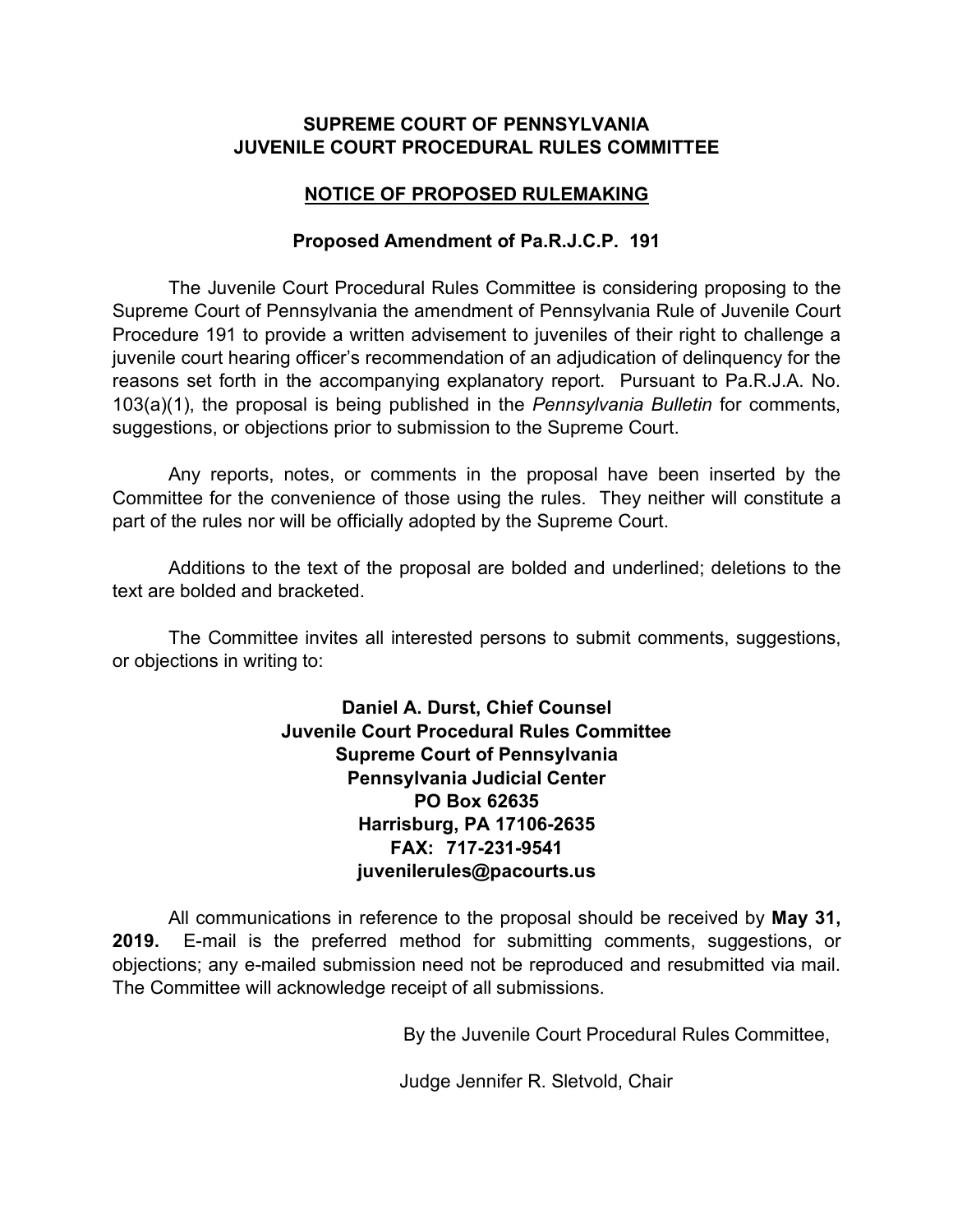### **SUPREME COURT OF PENNSYLVANIA JUVENILE COURT PROCEDURAL RULES COMMITTEE**

#### **REPORT**

#### **Proposed Amendment of Pa.R.J.C.P. 191**

The Juvenile Court Procedural Rules Committee herein proposes amendment of Pennsylvania Rule of Juvenile Court Procedure 191 to provide a written advisement to juveniles of their right to challenge a juvenile court hearing officer's recommendation of an adjudication of delinquency. The catalyst for this proposal was the Committee's review of a local form used for a similar purpose.

Currently, Rule 191(B)(1) requires a juvenile court hearing officer to advise a juvenile of the right to challenge a recommendation for an adjudication of delinquency pursuant to Rule 192. The Committee believed the advisement should be in writing using "plain language" intended to be more easily understood by a juvenile. This approach is consistent with the written information provided to a juvenile advising of post-dispositional rights. *See* Pa.R.J.C.P. 191(B)(2); Pa.R.J.C.P. 512(C). Accordingly, the Committee proposes a new paragraph (E) to contain an example of such an advisement. The requirement of this written advisement is only intended when there is a recommendation for an adjudication of delinquency; it is not intended for other types of recommendations.

The Committee invites all comments, concerns, and suggestions regarding this rulemaking proposal.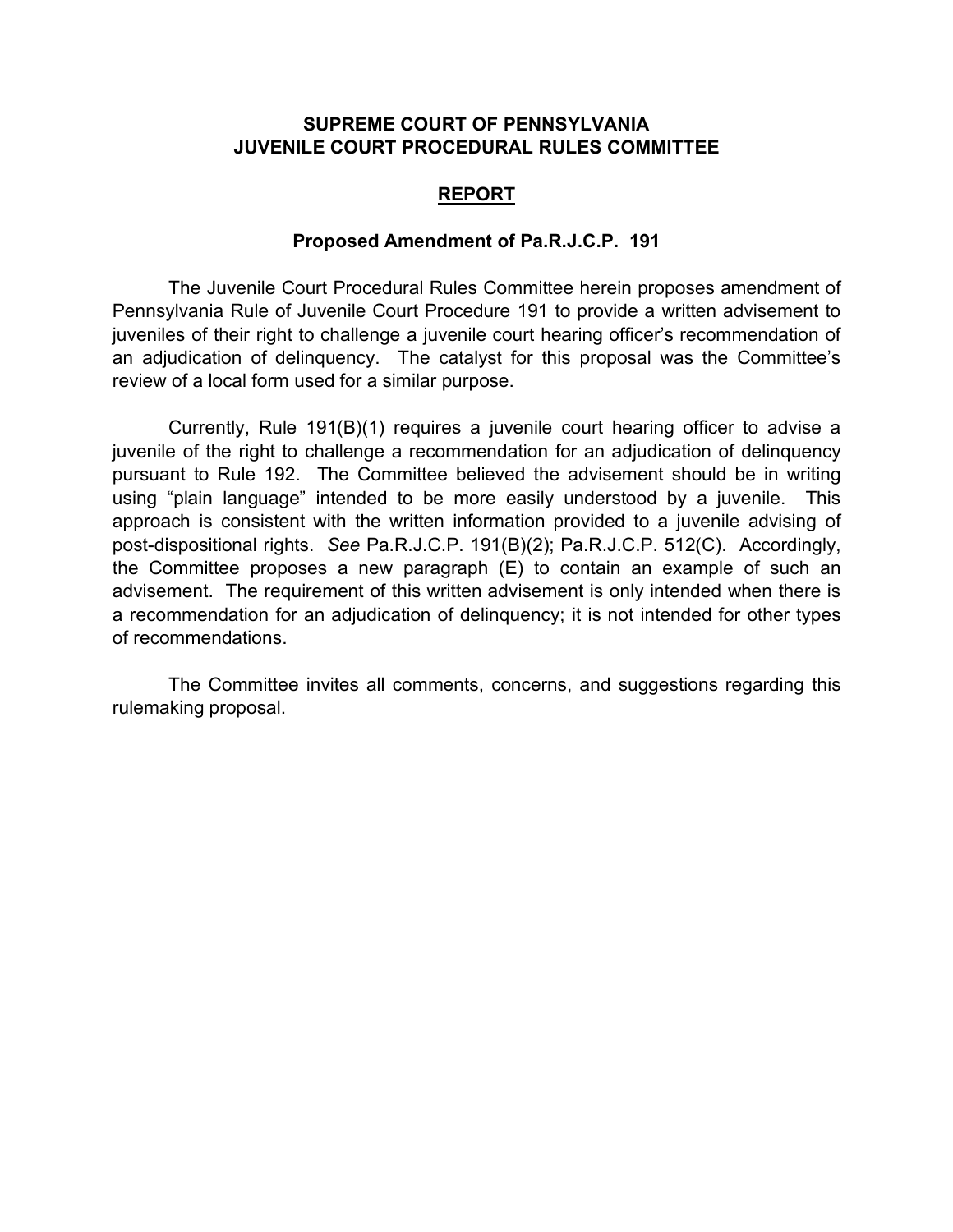# **RULE 191. JUVENILE COURT HEARING OFFICER'S FINDINGS AND RECOMMENDATION TO THE JUDGE**

- A. **Announcement of Findings and Recommendation.** At the conclusion of the hearing, the juvenile court hearing officer shall announce in open court on the record, the juvenile court hearing officer's findings and recommendation to the judge.
- B. **Delinquency Recommendation.** If a recommendation includes an adjudication of delinquency:
	- 1) the juvenile shall be advised of the right to challenge the recommendation pursuant to Rule 192**, as set forth in paragraph (E)**; and
	- 2) a colloquy and inquiry of post-dispositional rights shall be conducted pursuant to Rule 512(C).
- C. **Submission of Papers and Contents of Recommendation.** Within one business day, the juvenile court hearing officer shall submit a summary of the recommendation to the juvenile court judge. If requested, a copy of the summary shall be given to the juvenile's attorney, the juvenile, if unrepresented, the attorney for the Commonwealth, and the juvenile probation officer. The summary shall specifically state a recommendation to the judge.
- D. **Judicial Action.** The judge shall by order:
	- 1) accept the recommendation;
	- 2) reject the recommendation and issue an order with a different disposition;
	- 3) send the recommendation back to the juvenile court hearing officer for more specific findings; or
	- 4) schedule a rehearing under Rule 192 within seven days.

## **E. Advisement of Right to Challenge Recommendation. The hearing officer shall advise the juvenile of the right to challenge the hearing officer's recommendation substantially in the following form:**

## **RIGHT TO CHALLENGE RECOMMENDATION OF HEARING OFFICER**

**In re \_\_\_\_\_\_\_\_\_\_\_\_\_\_\_\_\_\_\_ : \_\_\_\_ JD \_\_\_**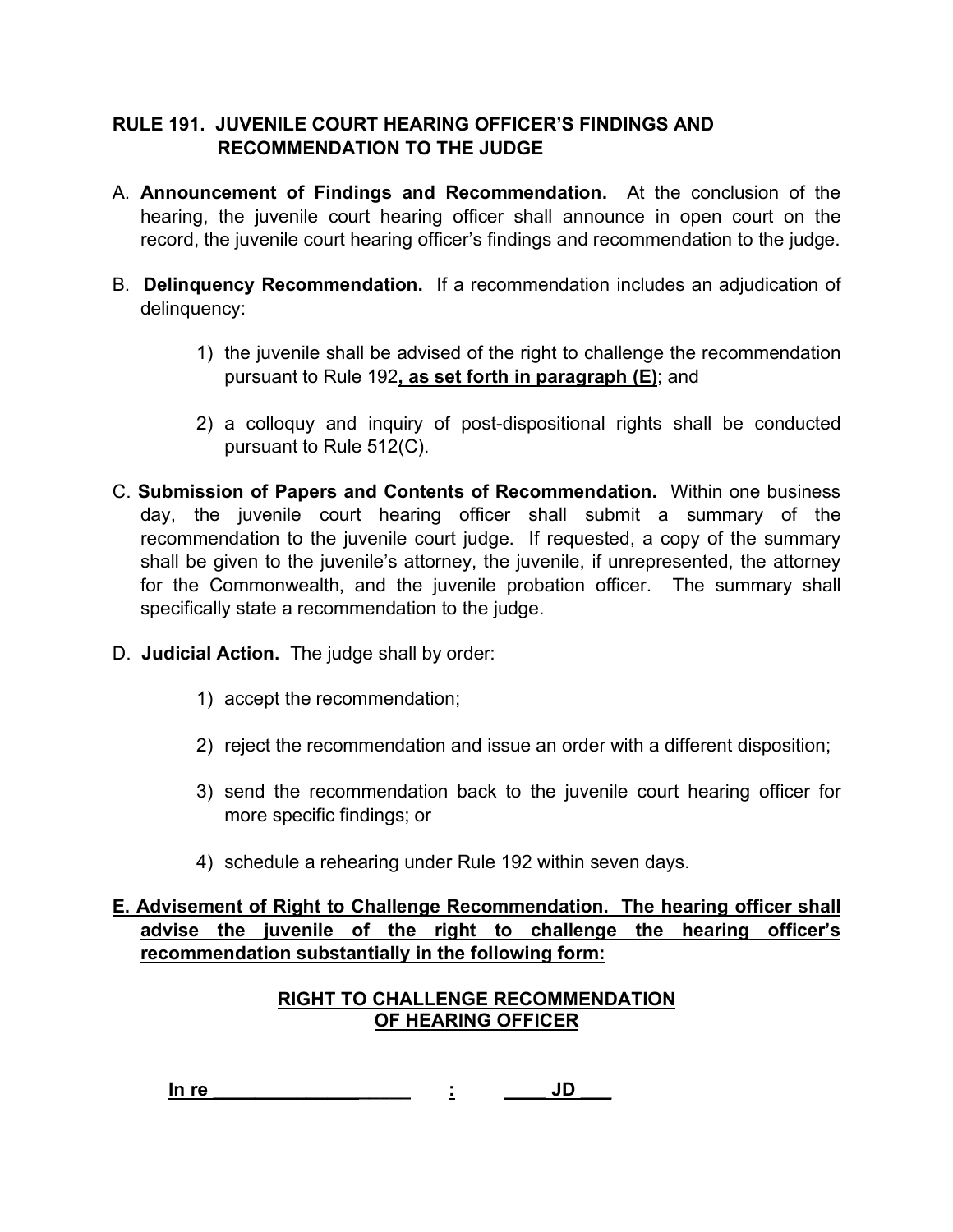**(Juvenile) :**

**: Delinquent Act(s): \_\_\_\_\_\_\_\_\_\_ : \_\_\_\_\_\_\_\_\_\_\_\_\_\_\_\_\_\_\_\_\_\_\_\_\_\_ : \_\_\_\_\_\_\_\_\_\_\_\_\_\_\_\_\_\_\_\_\_\_\_\_\_\_ : \_\_\_\_\_\_\_\_\_\_\_\_\_\_\_\_\_\_\_\_\_\_\_\_\_\_**

# **ADVISEMENT**

- **1) You can disagree with the hearing officer's recommendation. You can ask for a new hearing before a judge. If you want a new hearing, you must request a new hearing in writing within three days from today and say why you want a new hearing.**
- **2) You have the right to have a lawyer help you file your request. If your lawyer (who is helping you today) cannot or will not file the request for you, the court will appoint a new lawyer to help you.**
- **3) Here's what could happen if you ask for a new hearing:** 
	- **a) the court can deny your request for a new hearing within seven days after you ask for a new hearing; or**
	- **b) the court can give you a new hearing within seven days after you ask for a new hearing.**

## **Comment**

 The juvenile court may promulgate a form for juvenile court hearing officers to use. The summary of the recommendation may take the form of a court order to be adopted by the court.

 The requirements of paragraph (B) are intended to ensure the juvenile is advised of the right to challenge the juvenile court hearing officer's recommendation and postdispositional rights in the event the judge accepts the recommendation. If a party challenges the juvenile court hearing officer's decision, the copy of the summary may be used as an attachment in a motion for a rehearing in front of the judge.

 The juvenile court hearing officer's decision is subject to approval of the judge. When the judge, in rejecting the juvenile court hearing officer's recommendation, modifies a factual determination, a rehearing is to be conducted. The judge may reject the juvenile court hearing officer's findings and enter a new finding or disposition without